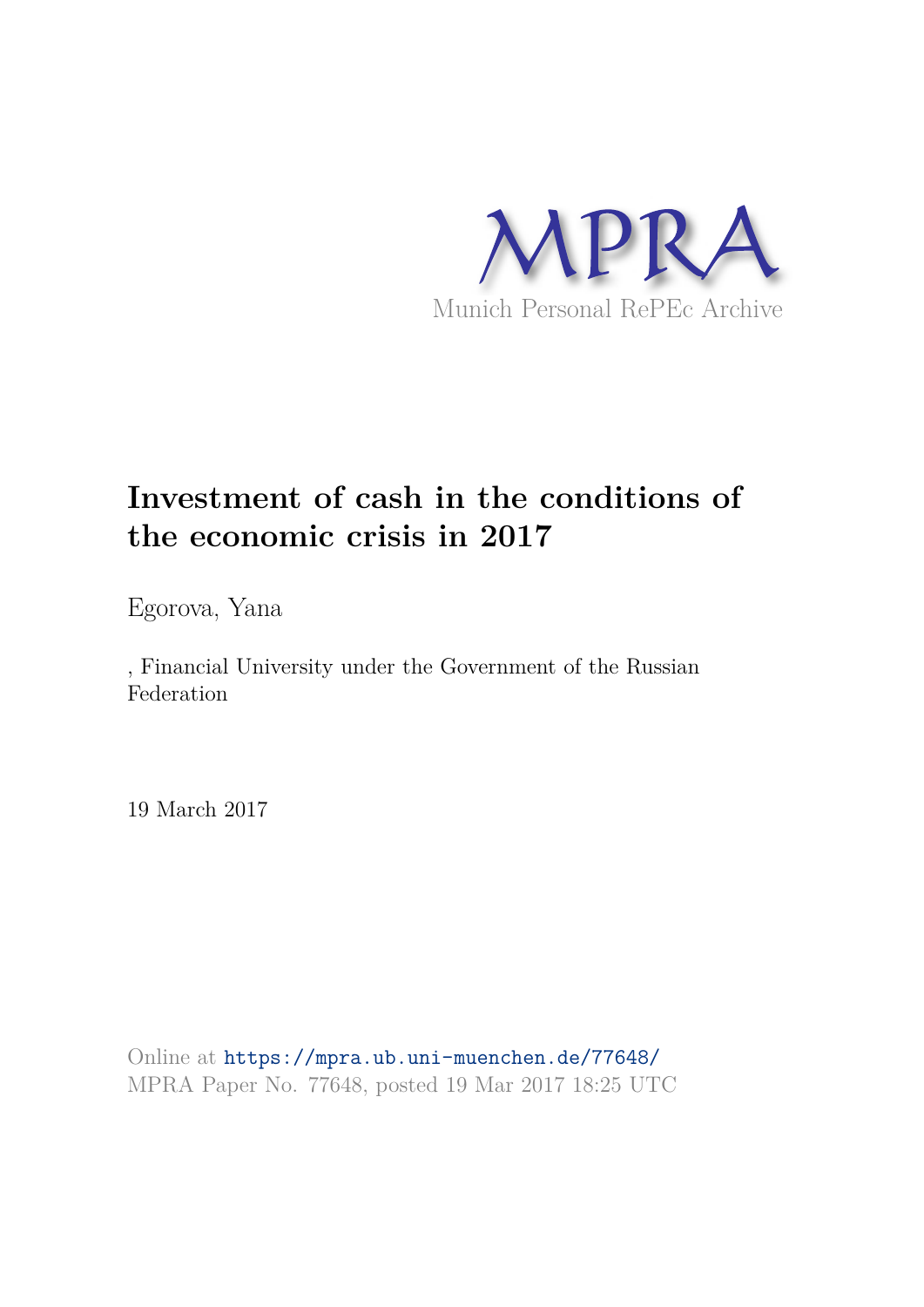## *ИНВЕСТИРОВАНИЕ ДЕНЕЖНЫХ СРЕДСТВ В УСЛОВИЯХ ЭКОНОМИЧЕСКОГО КРИЗИСА В 2017 ГОДУ Егорова Я.Г.*

*Финансовый университет при Правительстве РФ*

## *INVESTMENT OF CASH IN THE CONDITIONS OF THE ECONOMIC CRISIS IN 2017*

*Egorova Y.G. Financial University under the Government of the Russian Federation* 

**Аннотация:** В условиях экономического кризиса одним из актуальных вопросов остается вложение денежных средств. Выбор наиболее оптимальных направлений для инвестирования достаточно сложен, поскольку существует множество альтернативных вариантов. Целью данного исследования является определение наиболее выгодных направлений инвестирования денежных средств в 2017 году.

Abstract: In the conditions of the economic crisis, one of the most urgent aspects is the investment of funds. The choice of the most optimal directions for investing is rather complicated, since there are many alternative options. The purpose of this study is to determine the most profitable directions for investing money in 2017.

**Ключевые слова:** Инвестиции, экономический кризис, банковский депозит, недвижимость, МФО, ПИФ, валюта, ценные бумаги, драгоценные металлы, Р2Р, интернет-проекты, бинарные опционы.

**Keywords:** Investment, economic crisis, bank deposit, real estate, MFO, mutual fund, currency, securities, precious metals, Р2Р, internet projects, binary options.

There are many different options for investing money to minimize the impact of the economic crisis, which began in 2014 and continues to the present. A bank deposit is a reliable way of investing money, but the level of income will be quite low. The main advantage of this method is minimizing the impact of inflation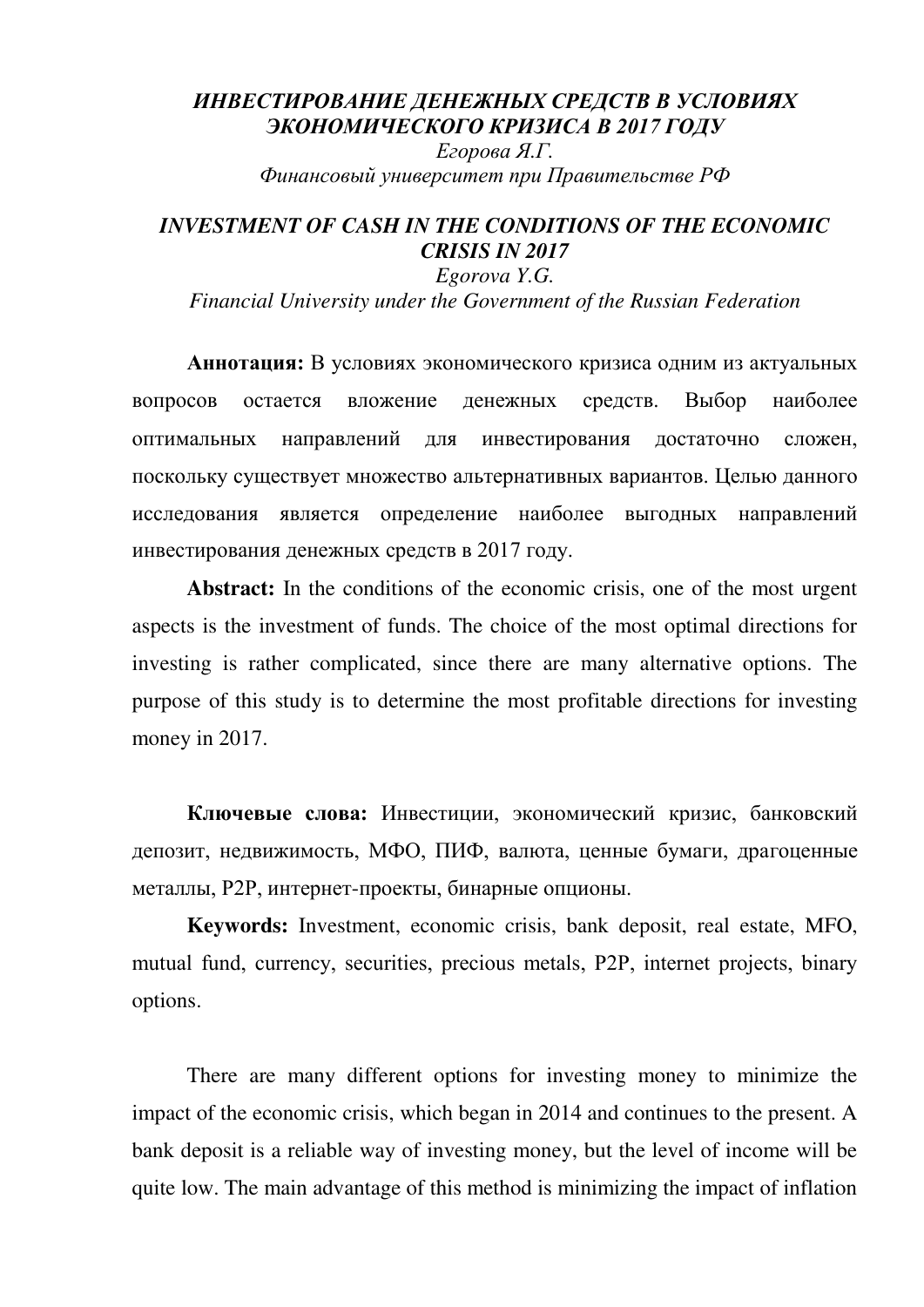on the funds invested in the bank. You should not invest in one bank more than 1.4 million rubles as it will not worry about the safety of cash in case of recognition of insolvency of the bank. If necessary the deposit can be terminated or other more favorable investment conditions can be selected.

Another option for investment is the acquisition of real estate. The advantage of this investment option will be a gradual increase in the value of real estate on the market as well as the relevance of this investment option (picture 1). [1]



Picture 1. The index of the cost of housing in Moscow (\$/sq. m.)

*Source:* Prices for real estate and apartments in Moscow / The site "Indicators of the real estate market"

Investments in MFIs resemble investments in bank deposits, but they have obvious differences. This investment option implies a high income as well as a high level of risk. Return of funds is not guaranteed and the probability of bankruptcy of such a company will be much higher than the probability of bankruptcy of the bank.

Investments in mutual investment funds involve the purchase as well as the sale of shares, bonds and other securities. The high level of security of this method is guaranteed by the control of the state of such management companies and minimizing the risk of loss of investments due to the possibility of differentiation of funds between funds.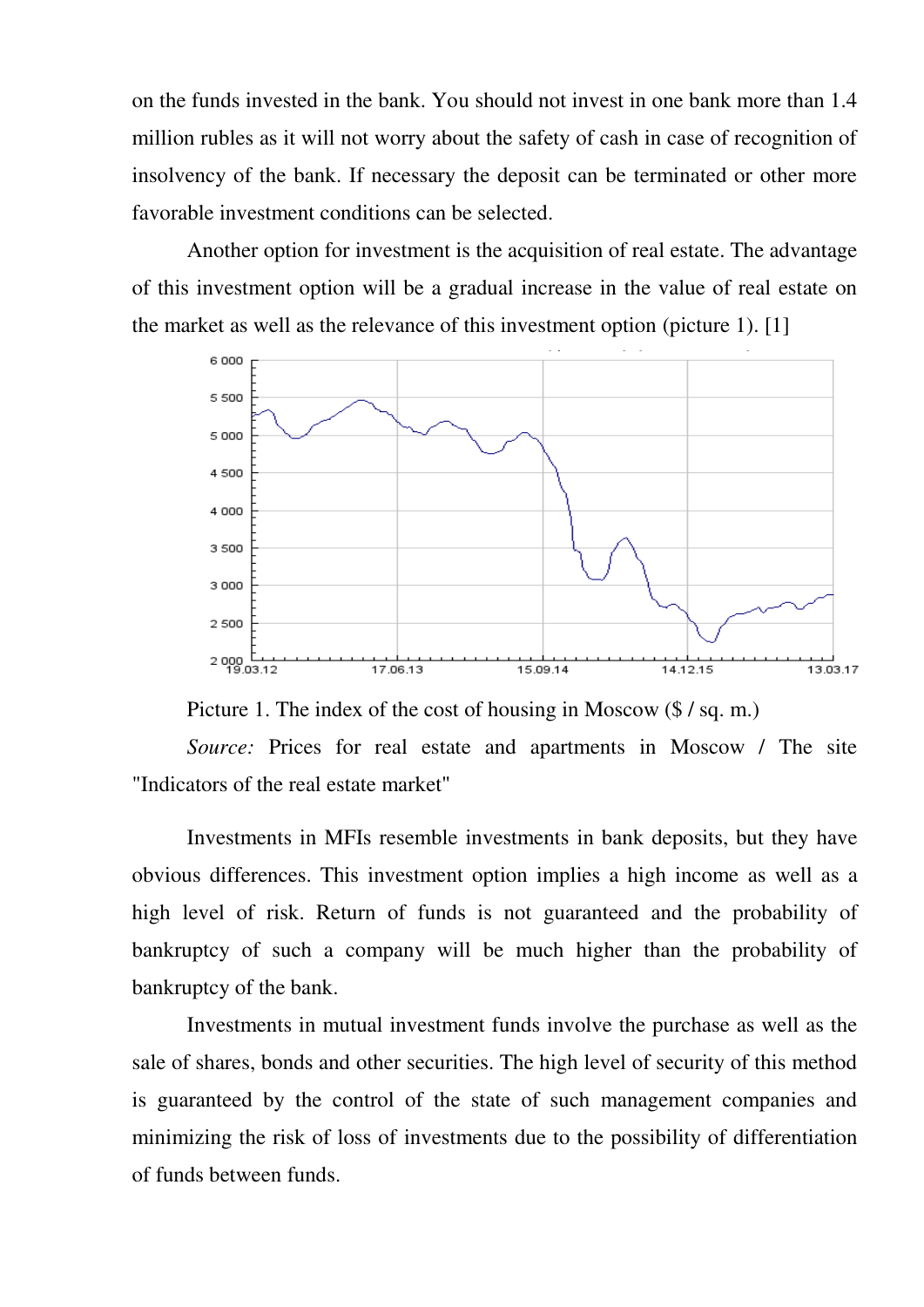The acquisition of foreign exchange will allow diversifying the portfolio. The advantage of this type of investment is a low entry threshold and the ability to quickly change the currency (picture 2, 3). Also a plus is the currency trading on the exchange in addition to buying cash.



Picture 2. Dynamics of the US dollar exchange rate *Source:* Dollar rate chart / The site «RateStats.com»



Picture 3. Dynamics of the euro exchange rate Source: Euro rate chart / The site «RateStats.com»

Acquisition of securities allows you to instantly get a big profit in case of growth of the company. The complexity of this method lies in waiting for the peak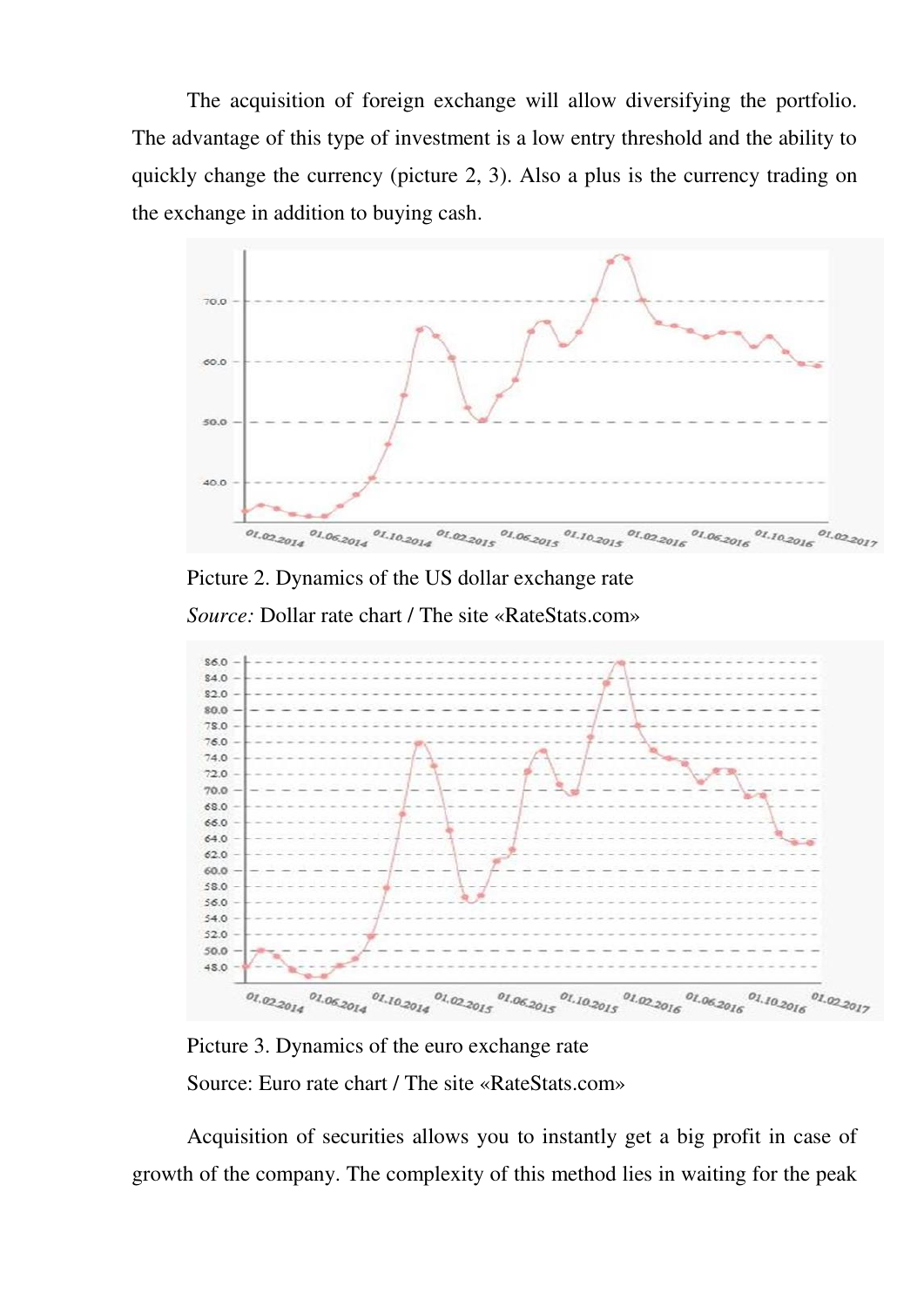of the price and the bottom of the value of the shares. Bonds increase capital more slowly than shares, but their risks are much lower. [2]

Precious metals are becoming a more popular way of investing funds, which in the long run implies the possibility of good earnings. Also a plus is the nontaxable investment of funds for depersonalized metal accounts. However, the main disadvantage of this investment option will be the possibility of losing all funds.

P2P lending is becoming a popular way of investing funds, because on the basis of a special site on the Internet individuals can give and borrow money directly.

There are options for investing money in Internet projects and innovative web resources. The disadvantage of these investment options is a good understanding of the specifics of project activities, which is the main condition for the success and high profitability of projects on the Internet. However, the advantage is the minimum investment of funds in the network rather than the opening of a real company.

Binary options are a risky investment tool because it gives a fixed profit or loss of investment. The main condition for profit is the investor's ability to perform detailed analysis and forecast the future price of the asset.

Investments in art are suitable for true connoisseurs of beauty. This method makes it possible to earn a large amount of money, but the condition for this is a great knowledge in the field of art and constant updating of knowledge, control of new trends. [3]

The most unbeatable investment option will be investment in your selfdevelopment and knowledge. The obtained knowledge will allow to correctly analyze all investment options and predict the results of the development of the crisis and new trends.

Thus, you can see a large number of different options for investing money in an economic crisis. The choice of the most optimal options will depend on the ultimate goal of the investor - the preservation of the amount of funds or their increase since there are options for multiplying funds in a crisis.